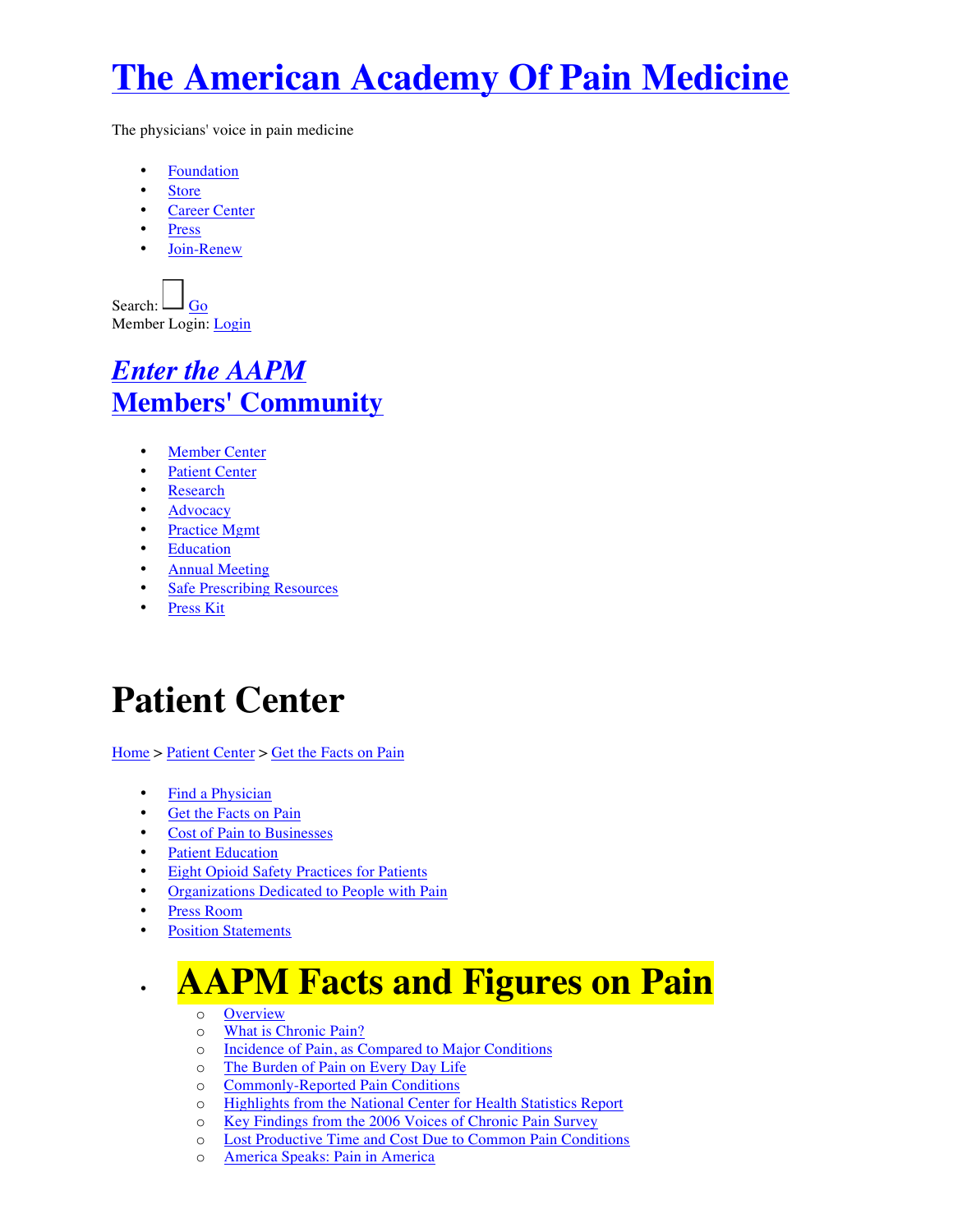- o Prescription Drug Abuse Facts from the Office of National Drug Control Policy (ONDCP)
- o *Relieving Pain in America: A Blueprint for Transforming Prevention, Care, Education and Research* (Institute of Medicine Report)
- o Summary Health Statistics for U.S. Adults: National Health Interview Survey, 2009 (HHS Report)
- o CDC Analysis: Vital Signs: Overdoses of Prescription Opioid Pain Relievers --- United States, 1999--2008

## **Overview**

Pain is associated with a wide range of injury and disease, and is sometimes the disease itself. Some conditions may have pain and associated symptoms arising from a discrete cause, such as postoperative pain or pain associated with a malignancy, or may be conditions in which pain constitutes the primary problem, such as neuropathic pains or headaches.

Millions suffer from acute or chronic pain every year and the effects of pain exact a tremendous cost on our country in health care costs, rehabilitation and lost worker productivity, as well as the emotional and financial burden it places on patients and their families. The costs of unrelieved pain can result in longer hospital stays, increased rates of rehospitalization, increased outpatient visits, and decreased ability to function fully leading to lost income and insurance coverage. As such, patient's unrelieved chronic pain problems often result in an inability to work and maintain health insurance. According to a recent Institute of Medicine Report: *Relieving Pain in America: A Blueprint for Transforming Prevention, Care, Education, and Research*, pain is a significant public health problem that costs society at least \$560-\$635 billion annually, an amount equal to about \$2,000.00 for everyone living in the U.S. This includes the total incremental cost of health care due to pain from ranging between \$261 to \$300 billion and \$297-\$336 billion due to lost productivity (based on days of work missed, hours of work lost, and lower wages).

Much more needs to be done to meet these challenges and to increase public awareness of them.

Back to Top

## **What is Chronic Pain?**

While acute pain is a normal sensation triggered in the nervous system to alert you to possible injury and the need to take care of yourself, chronic pain is different. Chronic pain persists. Pain signals keep firing in the nervous system for weeks, months, even years. There may have been an initial mishap -- sprained back, serious infection, or there may be an ongoing cause of pain -- arthritis, cancer, ear infection, but some people suffer chronic pain in the absence of any past injury or evidence of body damage. Many chronic pain conditions affect older adults. Common chronic pain complaints include headache, low back pain, cancer pain, arthritis pain, neurogenic pain (pain resulting from damage to the peripheral nerves or to the central nervous system itself).

A recent market research report indicates that more than 1.5 billion people worldwide suffer from chronic pain and that approximately  $3-4.5\%$  of the global population suffers from neuropathic pain, with incidence rate increasing in complementary to age. (1)

### Back to Top

## **Incidence of Pain, as Compared to Major Conditions**

Pain affects more Americans than diabetes, heart disease and cancer combined. The chart below depicts the number of chronic pain sufferers compared to other major health conditions.

| <b>Condition</b> | Number of Sufferers   | <b>Source</b>                                          |
|------------------|-----------------------|--------------------------------------------------------|
| Chronic Pain     | 100 million Americans | Institute of Medicine of The National<br>Academies (2) |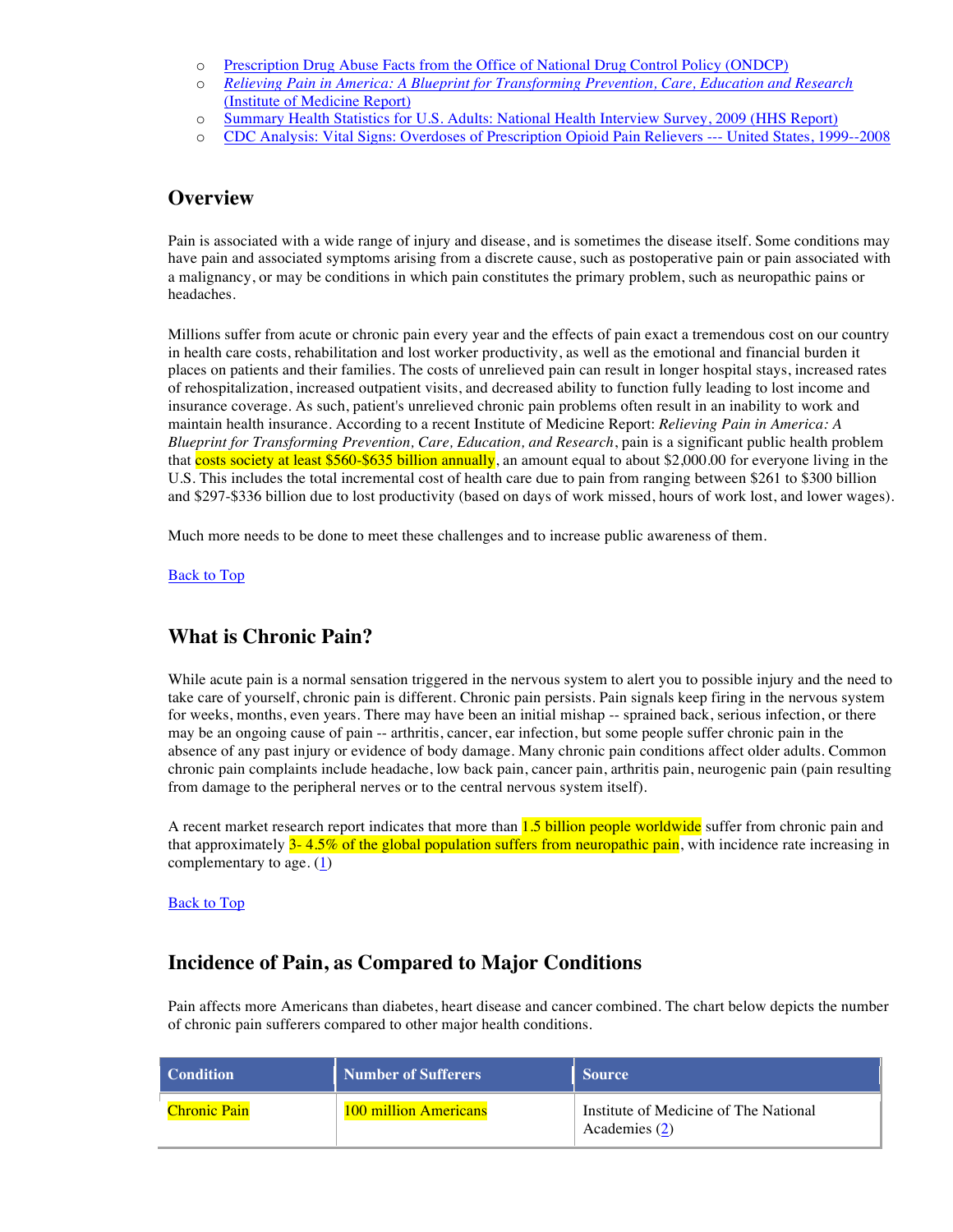| <b>Diabetes</b>                                                              | 25.8 million Americans<br>(diagnosed and estimated<br>undiagnosed) | American Diabetes Association (3) |
|------------------------------------------------------------------------------|--------------------------------------------------------------------|-----------------------------------|
| <b>Coronary Heart Disease</b><br>(heart attack and chest)<br>pain)<br>Stroke | 16.3 million Americans<br>7.0 million Americans                    | American Heart Association (4)    |
| Cancer                                                                       | 11.9 million Americans                                             | American Cancer Society (5)       |

### Back to Top

## **The Burden of Pain on Every Day Life**

- $\circ$  The total annual incremental cost of health care due to pain ranges from \$560 billion to \$635 billion (in 2010 dollars) in the United States, which combines the medical costs of pain care and the economic costs related to disability days and lost wages and productivity. (2)
- o More than half of all hospitalized patients experienced pain in the last days of their lives and although therapies are present to alleviate most pain for those dying of cancer, research shows that  $50-75\%$  of patients die in moderate to severe pain. (7)
- $\circ$  An estimated 20% of American adults (42 million people) report that pain or physical discomfort disrupts their sleep a few nights a week or more. (8)

### Back to Top

### **Commonly-Reported Pain Conditions**

- o When asked about four common types of pain, respondents of a National Institute of Health Statistics survey indicated that low back pain was the most common  $(27%)$ , followed by severe headache or migraine pain  $(15\%)$ , neck pain  $(15\%)$  and facial ache or pain  $(4\%)$ . (6)
- o Back pain is the leading cause of disability in Americans under 45 years old. More than 26 million Americans between the ages of 20-64 experience frequent back pain. (6)
- o Adults with low back pain are often in worse physical and mental health than people who do not have low back pain: 28% of adults with low back pain report limited activity due to a chronic condition, as compared to 10% of adults who do not have low back pain. Also, adults reporting low back pain were three times as likely to be in fair or poor health and more than four times as likely to experience serious psychological distress as people without low back pain. (6)

### **Back to Top**

## **Highlights from the National Center for Health Statistics Report: Health, United States, 2006, Special Feature on Pain (6)**

- o More than one-quarter of Americans (26%) age 20 years and over or, an estimated 76.5 million Americans - report that they have had a problem with pain of any sort that persisted for more than 24 hours in duration. [NOTE: this number does not account for acute pain].
- $\circ$  Adults age 45-64 years were the most likely to report pain lasting more than 24 hours (30%). Twenty-five percent (25%) of young adults age 20-44 reported pain, and adults age 65 and over were the least likely to report pain (21%).

#### Back to Top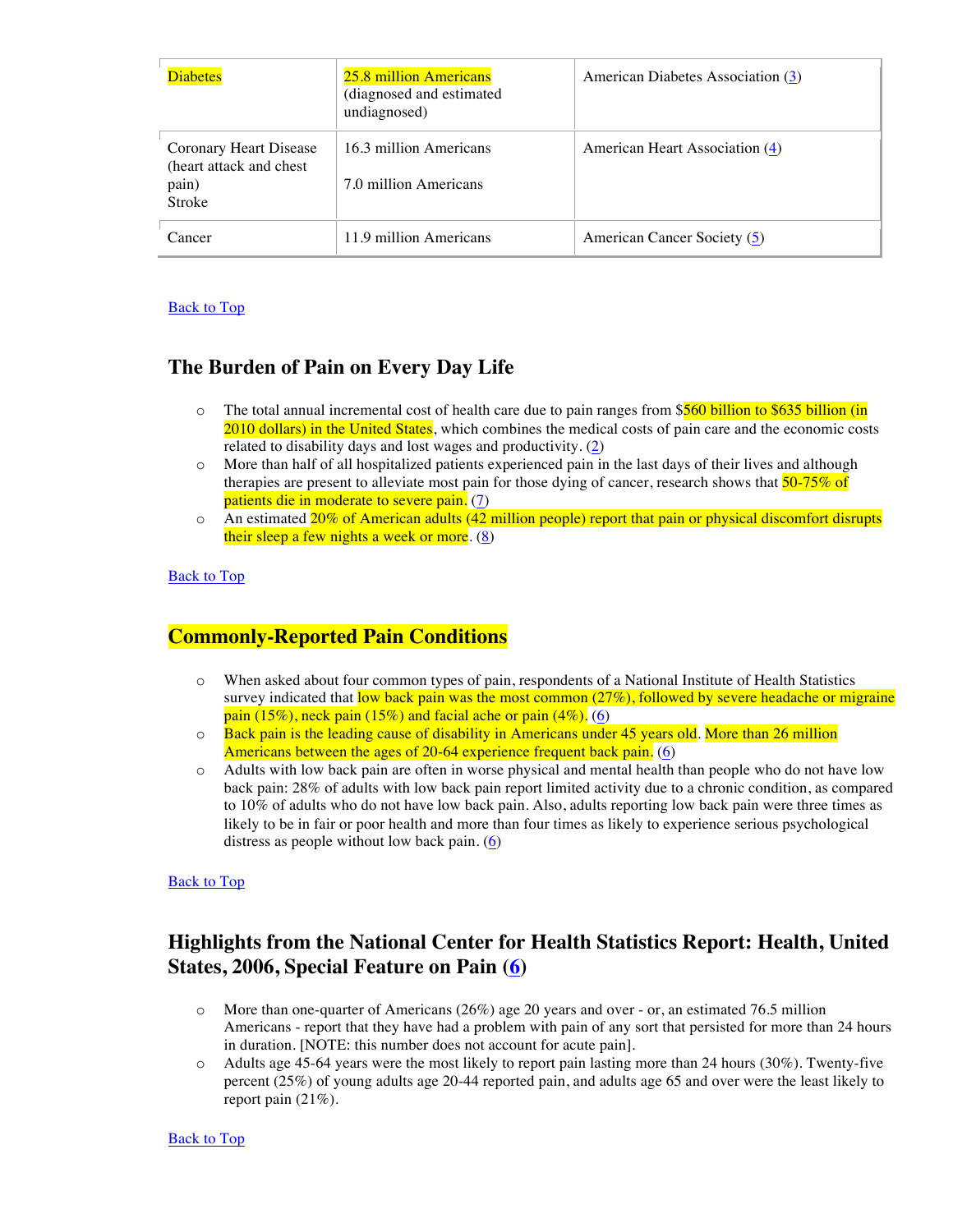## **Key Findings from the 2006 Voices of Chronic Pain Survey (9)**

A 2006 survey conducted for the American Pain Foundation and sponsored by Endo Pharmaceuticals evaluated the impact that chronic pain had on 303 chronic pain sufferers who sought care from their physician and were currently using an opioid to treat their pain.

Control Over Chronic Pain

- $\circ$  More than half of respondents (51%) felt they had little or no control over their pain.
- $\circ$  Six out of ten patients (60%) said they experience breakthrough pain one or more times daily, severely impacting their quality of life and overall well-being.

Impact on Quality of Life

- o Almost two-thirds (59%) reported an impact on their overall enjoyment of life.
- o More than three quarters of patients (77%) reported feeling depressed.
- o 70% said they have trouble concentrating.
- o 74% said their energy level is impacted by their pain.
- o 86% reported an inability to sleep well.

Back to Top

## **Lost Productive Time and Cost Due to Common Pain Conditions in the United States Workforce (10)**

Data from the American Productivity Audit, a computer assisted telephone survey of health and work, of 28,902 working adults between August, 2001 and July 2002, was used to estimate lost productive time due to headache, arthritis, back pain, and other musculoskeletal conditions expressed in hours per worker per week and calculated in US dollars.

- o Over half (52.7%) of the workforce surveyed reported having headache, back pain, arthritis, or other musculoskeletal pain in the past two weeks, and 12.7% of all workforce lost productive time in a two-week period due to pain.
- $\circ$  Headache (5.4%) was the most common pain condition prompting lost productive time: followed by back pain (3.2%), arthritis pain (2%) and other musculoskeletal pain (2%).
- o Overall, workers lost an average of 4.6 hours per week of productive time due to a pain condition.
- o Other musculoskeletal pain (5.5 hours/week) and arthritis or back pain (5.2 hours/week) produced the largest amounts of lost productive time.
- o Headache produced, on average, 3.5 hours of lost productive time per week.
- o Age did not seem to attenuate the findings.
- $\circ$  Lost productive time from common painful conditions was estimated to be \$61.2 billion per year, while 76.6% of lost productive time was explained by reduced work performance, not absenteeism.

**Back to Top** 

## **America Speaks: Pain in America (11)**

2003 survey conducted by Peter D. Hart Research Associates as a nationwide survey for Research! America. The purpose of this study was to assess the view of Americans about pain in America. The survey's objectives included gauging Americans' perceptions of how pain sufferers and the medical community deal with the problems of chronic pain.

Dealing with Pain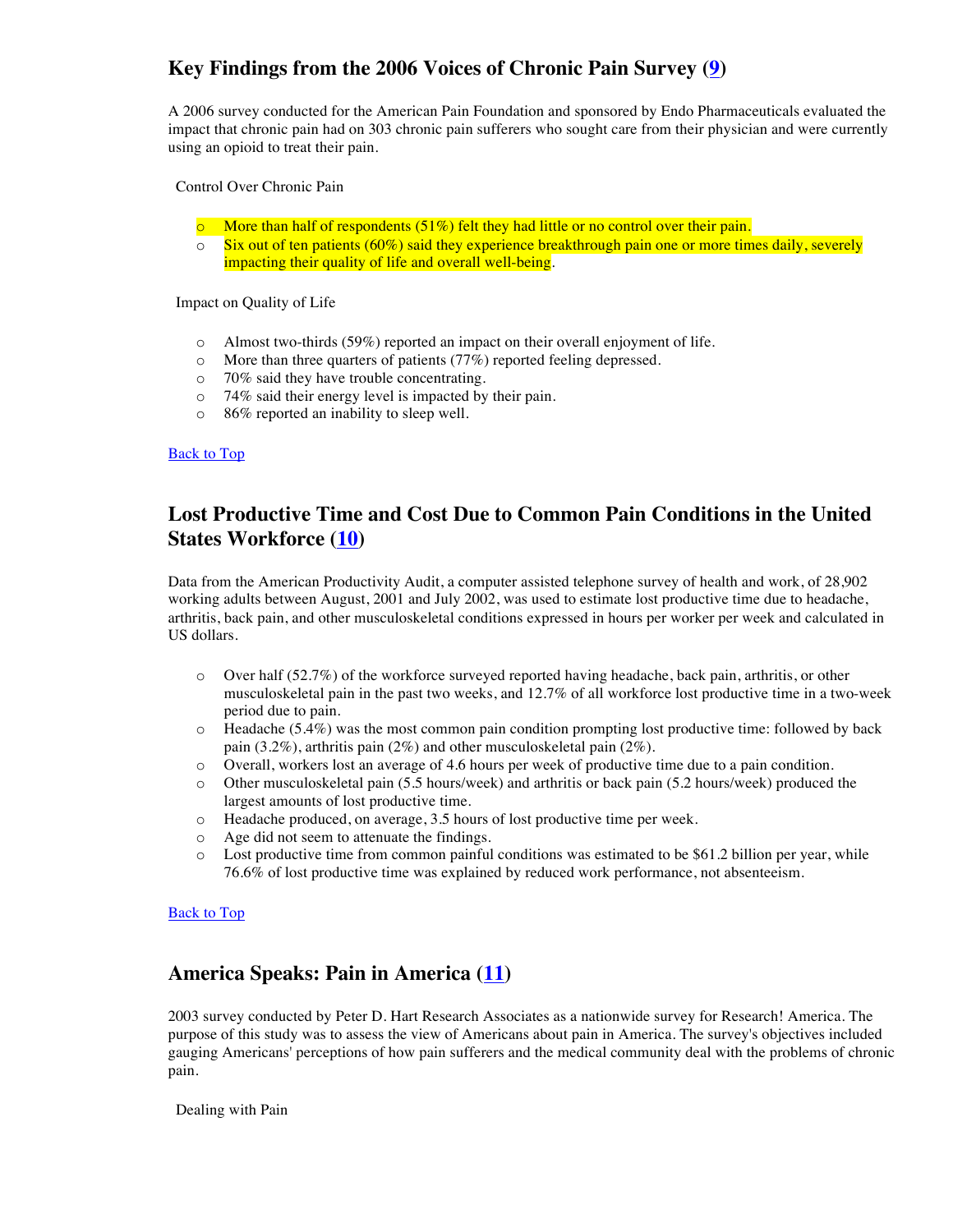o Among the major adjustments that chronic pain sufferers have made are such serious steps as taking disability leave from work (20%), changing jobs altogether (17%), getting help with activities of daily living (13%) and moving to a home that is easier to manage (13%).

### A Visit to the Doctor

- $\circ$  Most pain sufferers (63%) have seen their family doctor for help.
- o Forty percent made an appointment with a specialist, such as an orthopedist.
- $\circ$  Twenty-five percent have visited a chiropractor or a doctor that specializes in pain management (15%).
- $\circ$  While 43% of pain sufferers have been to only one type of doctor for their pain, a large proportion (38%) have consulted more than one practitioner in the medical community.
- o Treatments for pain have yielded mixed results. Although 58% of those who took prescription medication say that doing so was very fairly effective for their pain, only 41% of those who took over-the-counter

#### The Pain Gap

- o Seven in ten Americans feel that pain research and management should be one of the medical community's top few priorities  $(16%)$  or a high priority  $(55%)$
- o Almost six in 10 adults (57%) say they would be willing to pay one dollar more per week in taxes to increase federal funding for the scientific research into the causes and treatment of pain.

#### Back to Top

## **Prescription Drug Abuse Facts from the Office of National Drug Control Policy (ONDCP)**

- o Prescription drugs are the second-most abused category of drugs in the United States, following marijuana.(12).
- o Among 12th graders, pharmaceutical drugs used non-medically are six of the ten most-used substances.(13)
- o From 1998 to 2008, the proportion of all substance abuse treatment admissions age 12 or older who reported any pain reliever abuse increased more than fourfold.(14)
- o Prescription painkillers are considered a major contributor to the total number of drug deaths. In 2007, for example, nearly 28,000 Americans died from unintentional drug poisoning, and of these, nearly 12,000 involved prescription pain relievers.(15)
- o Nearly one-third (29 percent) of people age 12 or older who used illicit drugs for the first time in the past year began by using prescription drugs non-medically.(12)
- o According to a 2008 Department of Defense survey, about one in nine active-duty service members (11 percent) reported past-month prescription drug misuse.(16)
- o The estimated number of emergency department visits linked to non-medical use of prescription pain relievers nearly doubled between 2004 and 2009.(17)
- o In 2009, the number of first-time, non-medical users of psychotherapeutics (prescription opioid pain relievers, tranquilizers, sedatives, and stimulants) was about the same as the number of first-time marijuana users. $(12)$
- $\circ$  Approximately two million adults age 50 and older (2.1 percent of adults in that age range) used prescription-type drugs non-medically in the past year.(18)
- o Substance abuse treatment admissions for individuals age 50 or older nearly doubled from 1992 to 2008, climbing from 6.6 percent of all admissions to 12.2 percent. The percentage of primary admissions for prescription drug abuse among older individuals increased from 0.7 percent to 3.5 percent over the same time period.(19)

To view Prescription Drug Abuse Facts at ONDCP...

### Back to Top

*Relieving Pain in America: A Blueprint for Transforming Prevention, Care, Education and Research* **(Institute of Medicine Report)**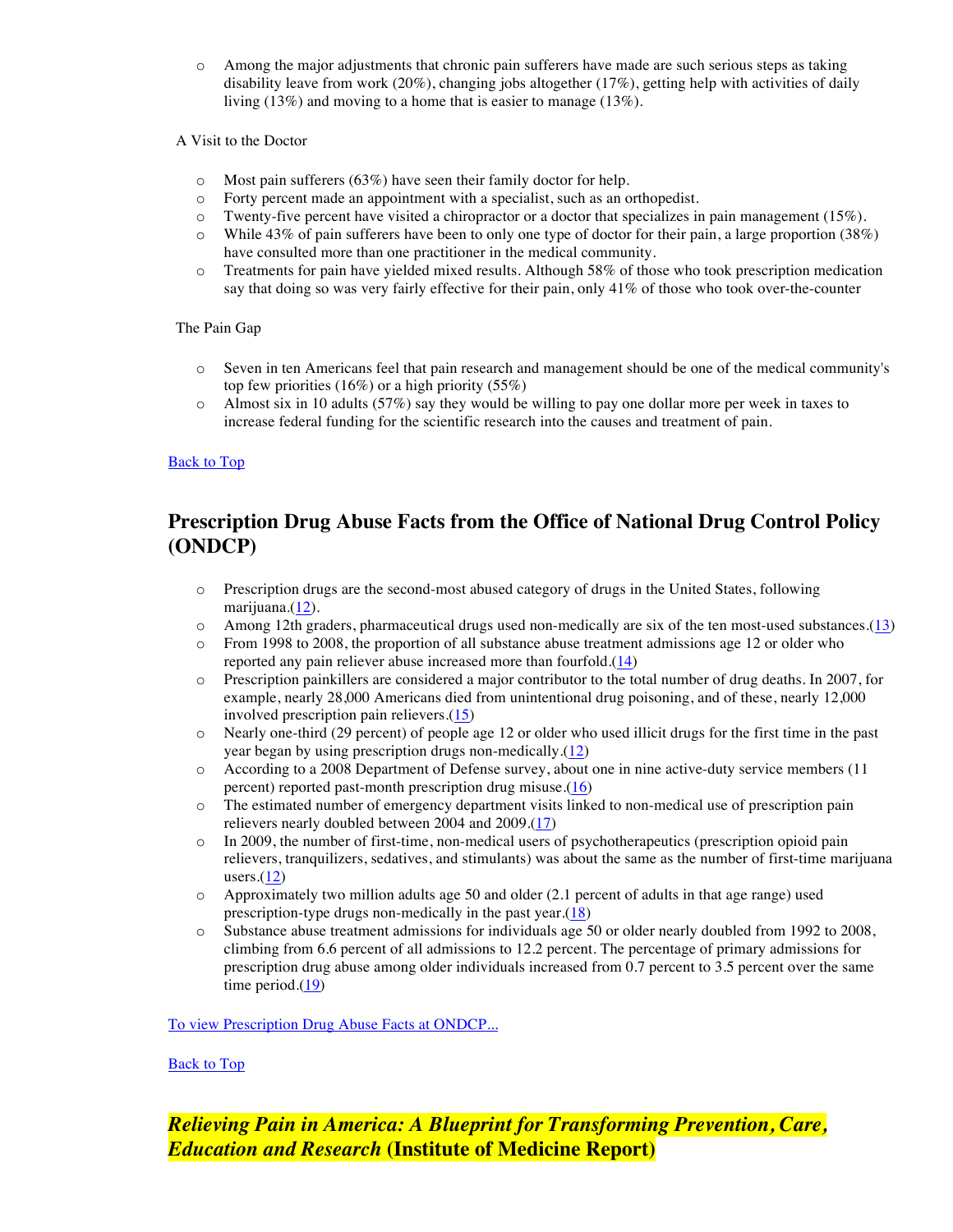- $\circ$  In 2011, at least 100 million adult Americans have common chronic pain conditions, a conservative estimate because it does not include acute pain or children. (20)
- $\circ$  Pain is a significant public health problem that costs society at least \$560-\$635 billion annually (an amount equal to about \$2,000.00 for everyone living in the U.S.). (20)
- o In 2008 the cost to federal and state governments of medical expenditures for pain was \$99 billion. (20)
- o Recent Center for Disease Control and Prevention (CDC) and National Center for Health Statistics (NCHS) data suggest substantial rates of pain from the various causes and that most people in chronic pain have multiple sites of pain. For U.S. adults reporting pain, causes include: severe headache or migraine (16.1%), low back pain (28.1%), neck pain (15.1%), knee pain (19.5%), shoulder pain (9.0%), finger pain (7.6%), and hip pain  $(7.1\%)$ .  $(21)$
- o According to the National Health and Nutrition Examination Survey (NHANES) data, 17 percent of U.S. children, aged 4-18, experience frequent or severe headaches, including migraine, over the course of a year. Before puberty, boys and girls have headaches at approximately the same rate, but after 12, the rate of recurrent and severe headaches rises among girls. (22)

### Back to Top

## **Summary Health Statistics for U.S. Adults: National Health Interview Survey, 2009**

## **Department of Health and Human Services Report (23)**

- o Women were more likely to experience pain (in the form of migraines, neck pain, lower back pain, or face or jaw pain) than men. Women were twice as likely to experience migraines or severe headaches, or pain in the face or jaw, than men.
- o The percentage of person experiencing migraines or severe headaches was inversely related to age. Twenty percent adults aged 18-44 years experienced a migraine or severe headache in the 3 months prior to the interview compared with 15% of adults aged 45-64, 7% of adults aged 65-74, and 6% of adults aged 75 and over.
- o Adults aged 18-44 years were less likely to have experienced pain in the lower back during the 3 months prior to the interview compared with older adults.
- o When results are considered by singe race without regard to ethnicity, Asian adults were less likely to have pain in the lower back compared to white adults, black adults, and American Indian or Alaska Native (AIAN) adults.
- o Adults with a bachelor's degree or higher were less likely to have migraine headaches, neck pain, lower back pain, or pain in the face or jaw, compared to adults who did not graduate from high school.
- o Adults in poor and near poor families were more likely to experience migraine headaches, neck pain, lower back pain, or pain in the face or jaw in the 3 months prior to the interview than were adults in families that were not poor.
- o Among adults under age 65, those covered by Medicaid were more likely to have migraine headaches, neck pain, lower back pain, or pain the face or jaw than those with private insurance or those who were uninsured. Among adults aged 65 and over, those covered by Medicaid and Medicare were more likely to have migraine headaches, neck pain, lower back pain, or pain in the face or jaw than those with private insurance or only Medicare health care coverage.

### Back to Top

## **CDC Analysis: Vital Signs: Overdoses of Prescription Opioid Pain Relievers --- United States, 1999--2008 (24)**

Overdose deaths involving opioid pain relievers (OPR), also known as opioid analgesics, have increased and now exceed deaths involving heroin and cocaine combined.

- o Prescription painkiller overdoses killed nearly 15,000 people in the US in 2008. This is more than 3 times the 4,000 people killed by these drugs in 1999.
- o In 2010, about 12 million Americans (age 12 or older) reported nonmedical use of prescription painkillers in the past year.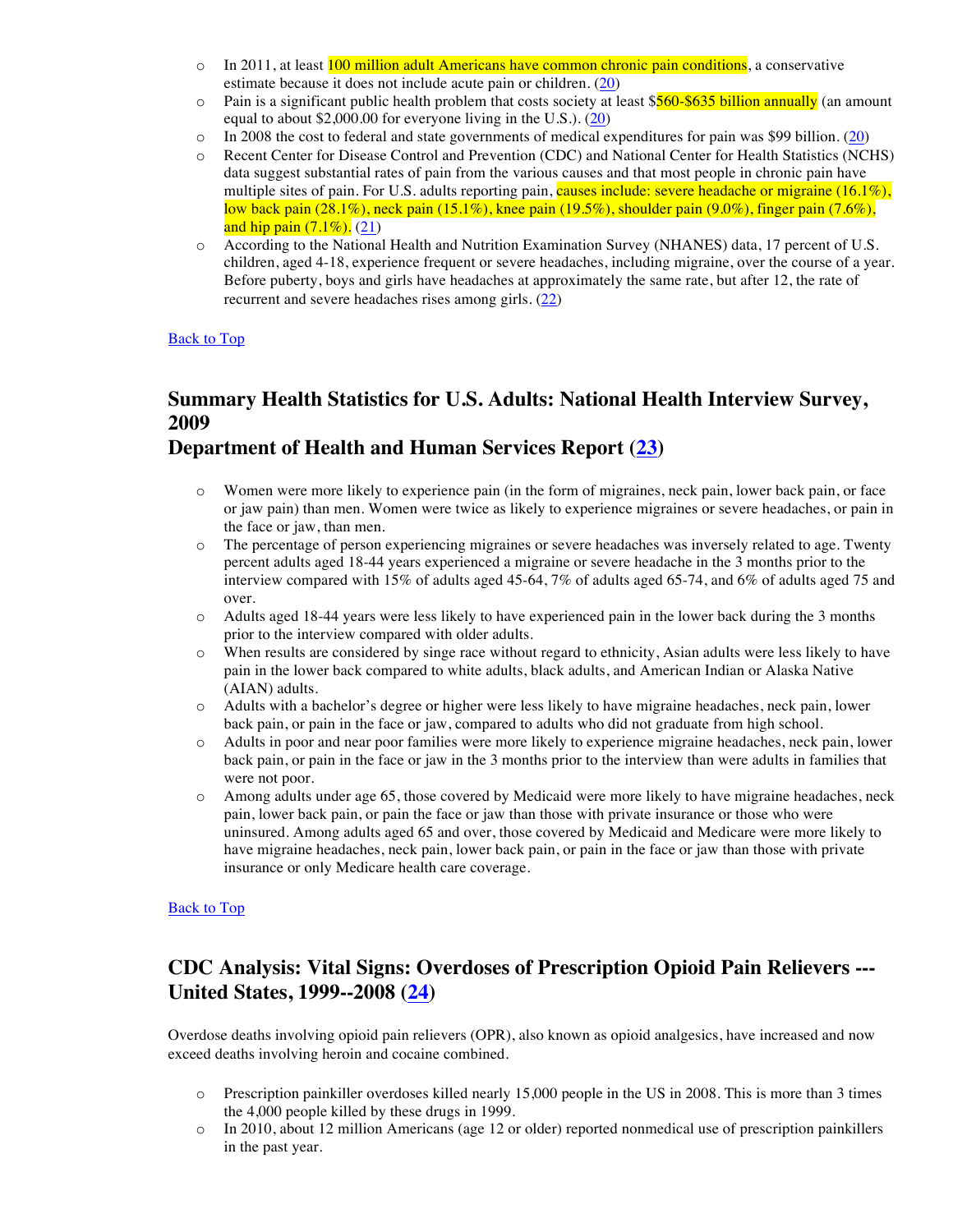- o One in 20 people in the United States, ages 12 and older, used prescription painkillers nonmedically (without a prescription or just for the "high" they cause) in 2010.
- o Nearly half a million emergency department visits in 2009 were due to people misusing or abusing prescription painkillers.
- o Sales of OPR quadrupled between 1999 and 2010. Enough OPR were prescribed last year to medicate every American adult with a standard pain treatment dose of 5 mg of hydrocodone (Vicodin and others) taken every 4 hours for a month.
- o Nonmedical use of prescription painkillers costs health insurers up to \$72.5 billion annually in direct health care costs.

### **Certain groups are more likely to abuse or overdose on prescription painkillers:**

- o Many more men than women die of overdoses from prescription painkillers.
- o Middle-aged adults have the highest prescription painkiller overdose rates.
- o People in rural counties are about two times as likely to overdose on prescription painkillers as people in big cities.
- o Whites and American Indian or Alaska Natives are more likely to overdose on prescription painkillers.
- o About 1 in 10 American Indian or Alaska Natives age 12 or older used prescription painkillers for nonmedical reasons in the past year, compared to 1 in 20 whites and 1 in 30 blacks.

#### **Some states have a bigger problem with prescription painkillers than others:**

- o Prescription painkiller sales per person were more than 3 times higher in Florida (which has the highest rate) than in Illinois (which has the lowest rate).
- o In 2008/2009, nonmedical use of painkillers in the past year ranged from 1 in 12 people (age 12 or older) in Oklahoma to 1 in 30 in Nebraska.
- o States with higher sales per person and more nonmedical use of prescription painkillers tend to have more deaths from drug overdoses.

### Back to Top

### REFERENCES:

1) Global Industry Analysts, Inc. Report, January 10, 2011. http://www.prweb.com/pdfdownload/8052240.pdf.

2) Institute of Medicine Report from the Committee on Advancing Pain Research, Care, and Education: *Relieving Pain in America, A Blueprint for Transforming Prevention, Care, Education and Research*. The National Academies Press, 2011.

http://books.nap.edu/openbook.php?record\_id=13172&page=1.

3) American Diabetes Association. http://www.diabetes.org/diabetes-basics/diabetes-statistics/

4) Heart Disease and Stroke Statistics—2011 Update: A Report From the American Heart Association. *Circulation*  2011, 123:e18-e209, page 20. http://circ.ahajournals.org/content/123/4/e18.full.pdf

5) American Cancer Society, Prevalence of Cancer: http://www.cancer.org/docroot/CRI/content/CRI\_2\_6x\_Cancer\_Prevalence\_How\_Many\_People\_Have\_Cancer.asp

6) National Centers for Health Statistics, Chartbook on Trends in the Health of Americans 2006, Special Feature: Pain.

http://www.cdc.gov/nchs/data/hus/hus06.pdf.

7) Source: A Controlled Trial to Improve Care for Seriously Ill Hospitalized Patients. http://jama.ama-assn.org/cgi/content/abstract/274/20/1591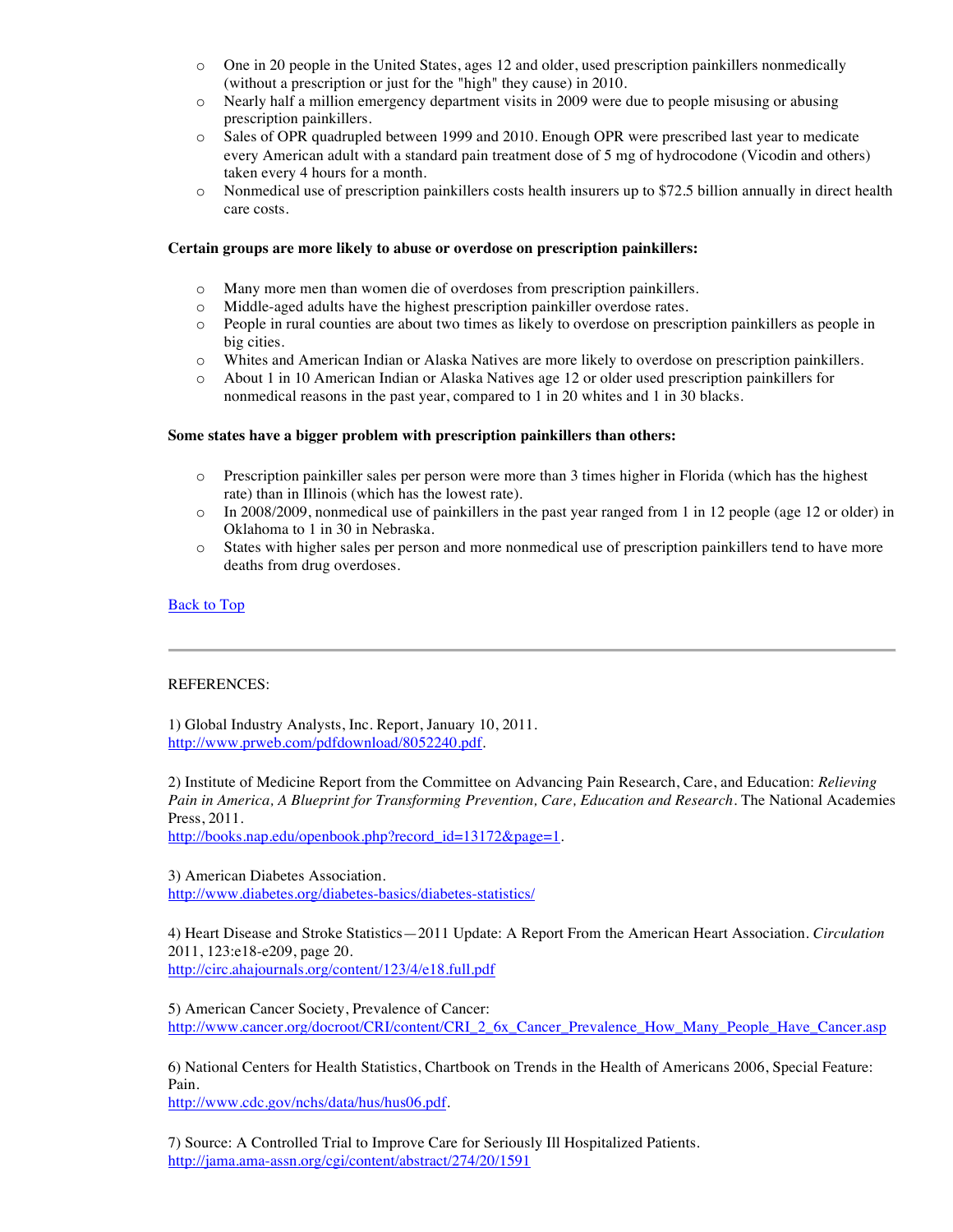8) National Sleep Foundation (http://www.sleepfoundation.org). Sleep in America poll. 2000.

9) 2006 Voices of Chronic Pain Survey. (American Pain Foundation)

10) Results from the American Productivity Audit. http://www.ncbi.nlm.nih.gov/pubmed/14665809

11) Peter D. Hart Research Associates. Page 3. KEY FINDINGS. Americans in Pain. Much of America is hurting: the majority of adults  $(57%)$  in this country have ... http://www.researchamerica.org/uploads/poll2003pain.pdf

12) Results from the 2009 National Survey on Drug Use and Health (NSDUH): National Findings, SAMHSA (2010).

http://www.oas.samhsa.gov/NSDUH/2k9NSDUH/2k9ResultsP.pdf

13) 2010 Monitoring the Future, University of Michigan (2010) http://monitoringthefuture.org/

14) Substance Abuse Treatment Admissions Involving Abuse of Pain Relievers: 1998 and 2008, SAMHSA (2010). http://www.oas.samhsa.gov/2k10/230/230PainRelvr2k10.htm

15) Unintentional Drug Poisoning in the United States, National Center for Injury Prevention and Control, Centers for Disease Control and Prevention, July 2010. http://www.cdc.gov/HomeandRecreationalSafety/pdf/poison-issue-brief.pdf

16) 2008 Department of Defense Survey of Health Related Behaviors Among Active Duty Military Personnel, Bray, et al. (September 2009). http://www.tricare.mil/tma/studiesEval.aspx

17) Highlights of the 2009 Drug Abuse Warning Network (DAWN) Findings on Drug-Related Emergency Department Visits, SAMHSA (December 2010). http://www.oas.samhsa.gov/2k10/DAWN034/EDHighlights.htm

18) The NSDUH Report, Illicit Drug Use Among Older Adults , SAMHSA (December 29, 2009). http://www.oas.samhsa.gov/2k9/168/168OlderAdults.htm

19) The TEDS Report, Changing Substance Abuse Patterns among Older Admissions : 1992-2008, SAMHSA (2009) http://www.oas.samhsa.gov/2k10/229/229OlderAdms2k10Web.pdf

20) Institute of Medicine of the National Academies Report. *Relieving Pain in America: A Blueprint for Transforming Prevention, Care, Education, and Research, 2011. The National Academies Press*, Washington DC.  $((page 5)$ 

http://books.nap.edu/openbook.php?record\_id=13172&page=5

21) Institute of Medicine of the National Academies Report. *Relieving Pain in America: A Blueprint for Transforming Prevention, Care, Education, and Research, 2011. The National Academies Press*, Washington DC. (page 62) http://books.nap.edu/openbook.php?record\_id=13172&page=62

22) Institute of Medicine of the National Academies Report. *Relieving Pain in America: A Blueprint for Transforming Prevention, Care, Education, and Research, 2011. The National Academies Press*, Washington DC. (page 77)

http://books.nap.edu/openbook.php?record\_id=13172&page=77

23) Summary Health Statistics for U.S. Adults: National: Health Interview Survey, 2009, Department of Health and Human Services Report (page 7) http://www.cdc.gov/nchs/data/series/sr\_10/sr10\_249.pdf